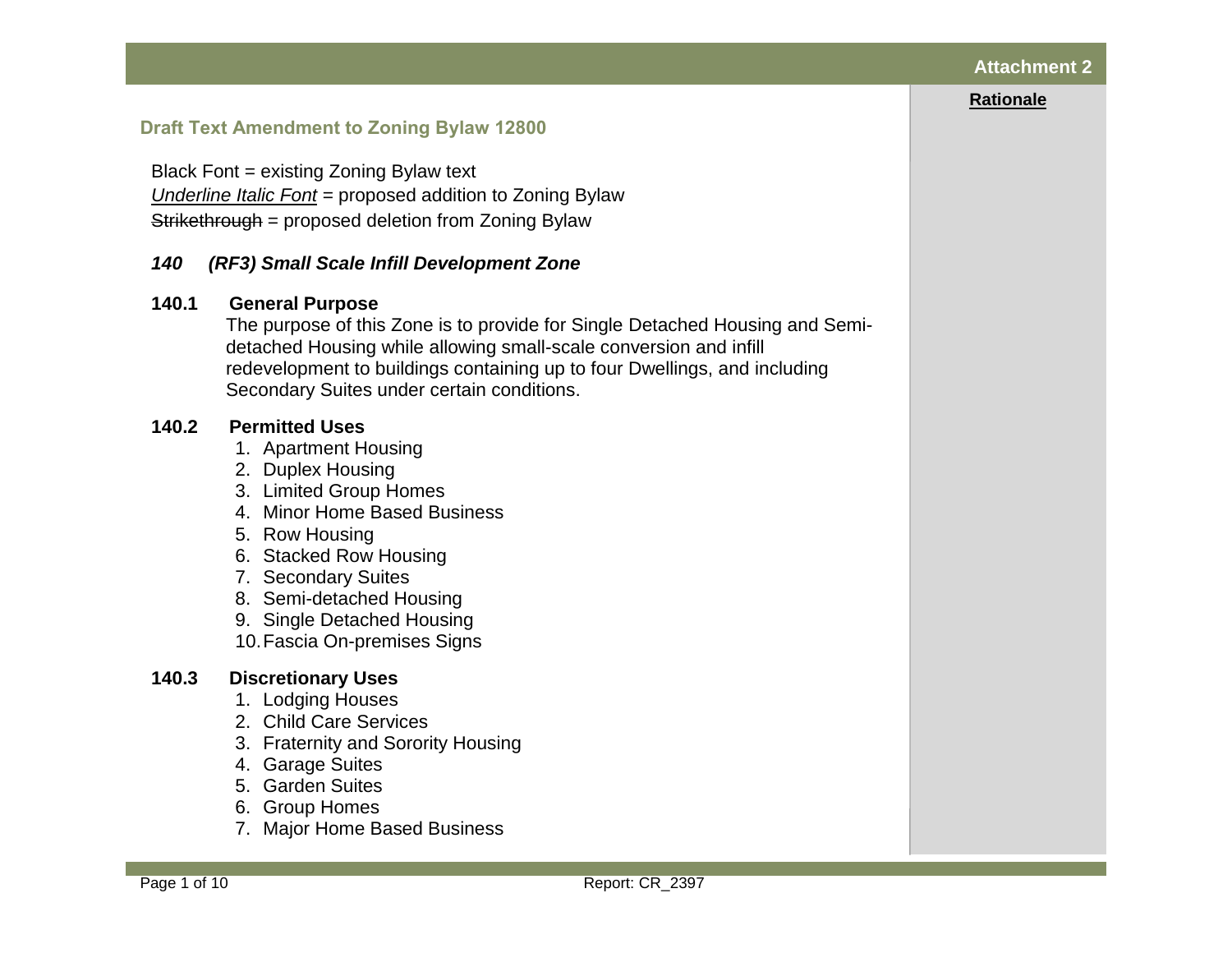## **Attachment 2**

- 8. [Religious Assembly](javascript:void(0);)
- 9. [Residential Sales Centre](javascript:void(0);)
- 10[.Freestanding On-premises Signs](javascript:void(0);)
- 11[.Temporary On-premises Signs](javascript:void(0);)

## **140.4 Development Regulations for Permitted and Discretionary Uses**

- 1. Site regulations for Single Detached Housing:
	- a. the minimum Site area shall be [250.8 m](javascript:void(0);)<sup>2</sup>;
	- b. the minimum Site Width shall be [7.6 m;](javascript:void(0);) and
	- c. the minimum Site depth shall be [30.0](javascript:void(0);) m.
- 2. Site regulations for Duplex Housing:
	- a. the minimum Site area shall be [300 m](javascript:void(0);)<sup>2</sup>;
	- b. the minimum Site Width shall be [10.0 m;](javascript:void(0);) and
	- c. the minimum Site depth shall be [30.0 m.](javascript:void(0);)
- 3. Site regulations for Semi-detached Housing:
	- a. the minimum Site area shall be [442.2 m](javascript:void(0);)<sup>2</sup>;
	- b. on a non-Corner Lot, the minimum Site Width shall be [13.4 m,](javascript:void(0);) except that if the Dwellings are arranged along the depth of the Site rather than the width, the minimum Site Width may be reduced to [10.0 m;](javascript:void(0);)
	- c. on a Corner Lot, the minimum Site Width shall be [14.8 m;](javascript:void(0);) and
	- d. the minimum Site depth shall be [30.0 m.](javascript:void(0);)
- 4. Site regulations for Row Housing:
	- a. the minimum Site area shall be equal to the sum of:
		- i.  $186 \text{ m}^2$  for each end Dwelling, plus
		- ii.  $150 \text{ m}^2$  $150 \text{ m}^2$  for each internal Dwelling;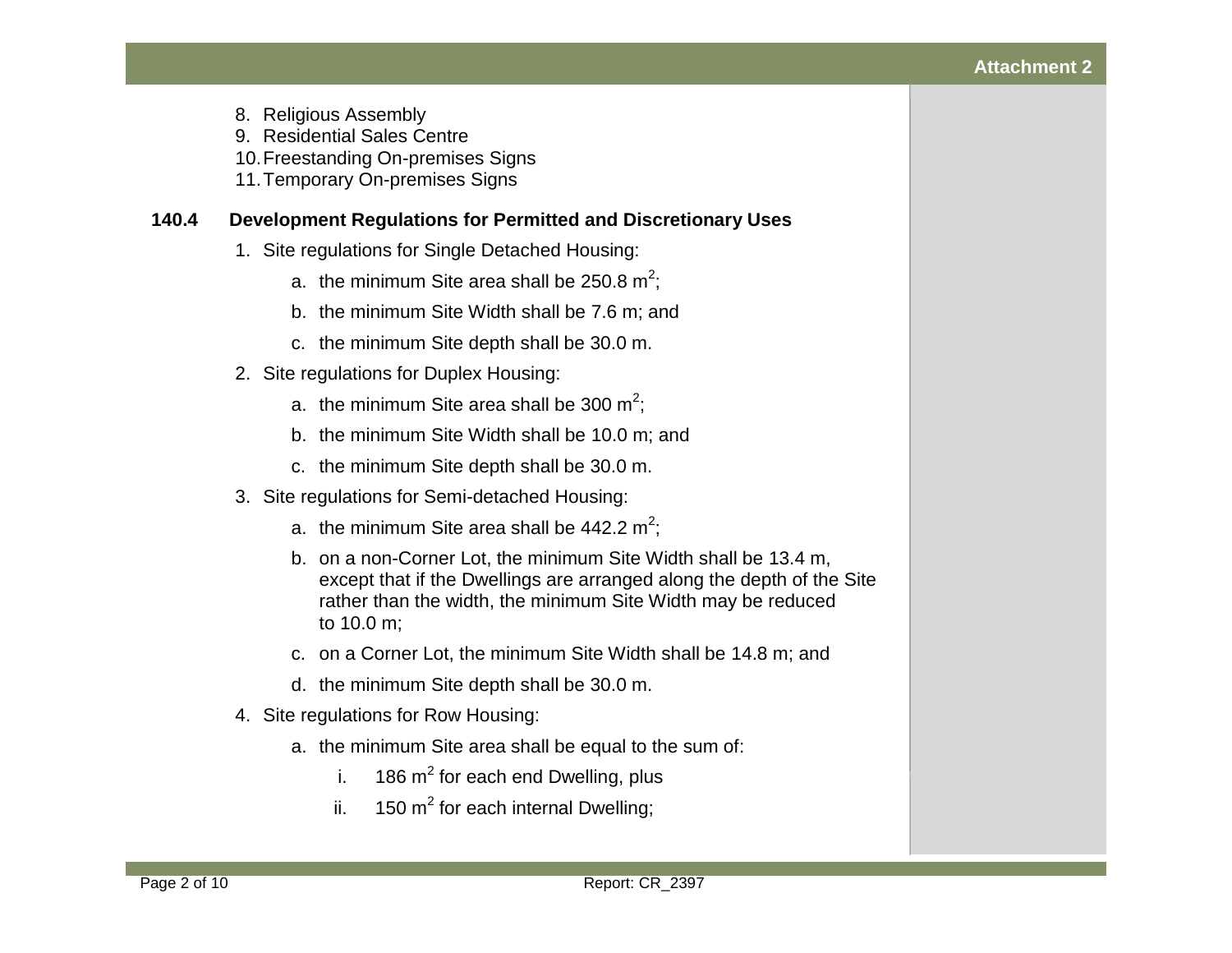- b. on a non-Corner Site the minimum Site Width shall be equal to the sum of:
	- i. [6.2](javascript:void(0);) m for each end Dwelling, plus
	- ii. [5.0](javascript:void(0);) m for each internal Dwelling;
- c. on a Corner Site the minimum Site Width shall be [14.8 m;](javascript:void(0);) and
- d. the minimum Site depth shall be [30.0 m.](javascript:void(0);)
- 5. Site regulations for Apartment Housing and Stacked Row Housing:
	- a. the minimum Site area shall be [750 m](javascript:void(0);)<sup>2</sup>;
	- b. the minimum Site Width shall be [17.0 m;](javascript:void(0);) and
	- c. the minimum Site depth shall be [30.0 m](javascript:void(0);)
- 6. Row Housing shall be located:
	- a. on Corner Sites,
	- b. on Sites abutting*Abutting* an arterial or service road, or
	- c. where a minimum of one Side Lot Line abuts*Abuts* a Site where a commercial*Commercial* Use, or Apartment Housing with a maximum Height greater than four Storeys, is a Permitted Use.
- 7. Apartment Housing or Stacked Row Housing shall be located:
	- a. on Corner Sites,
	- b. on Sites abutting*Abutting* an arterial or service road,
	- c. where both Side Lot Lines abut*Abut* existing Apartment Housing or Stacked Row Housing, or
	- d. where a minimum of one Side Lot Line:
		- i. abuts*Abuts* a Site where a commercial*Commercial* Use, or Stacked Row Housing or Apartment Housing with a maximum Height greater than four Storeys, is a Permitted Use, or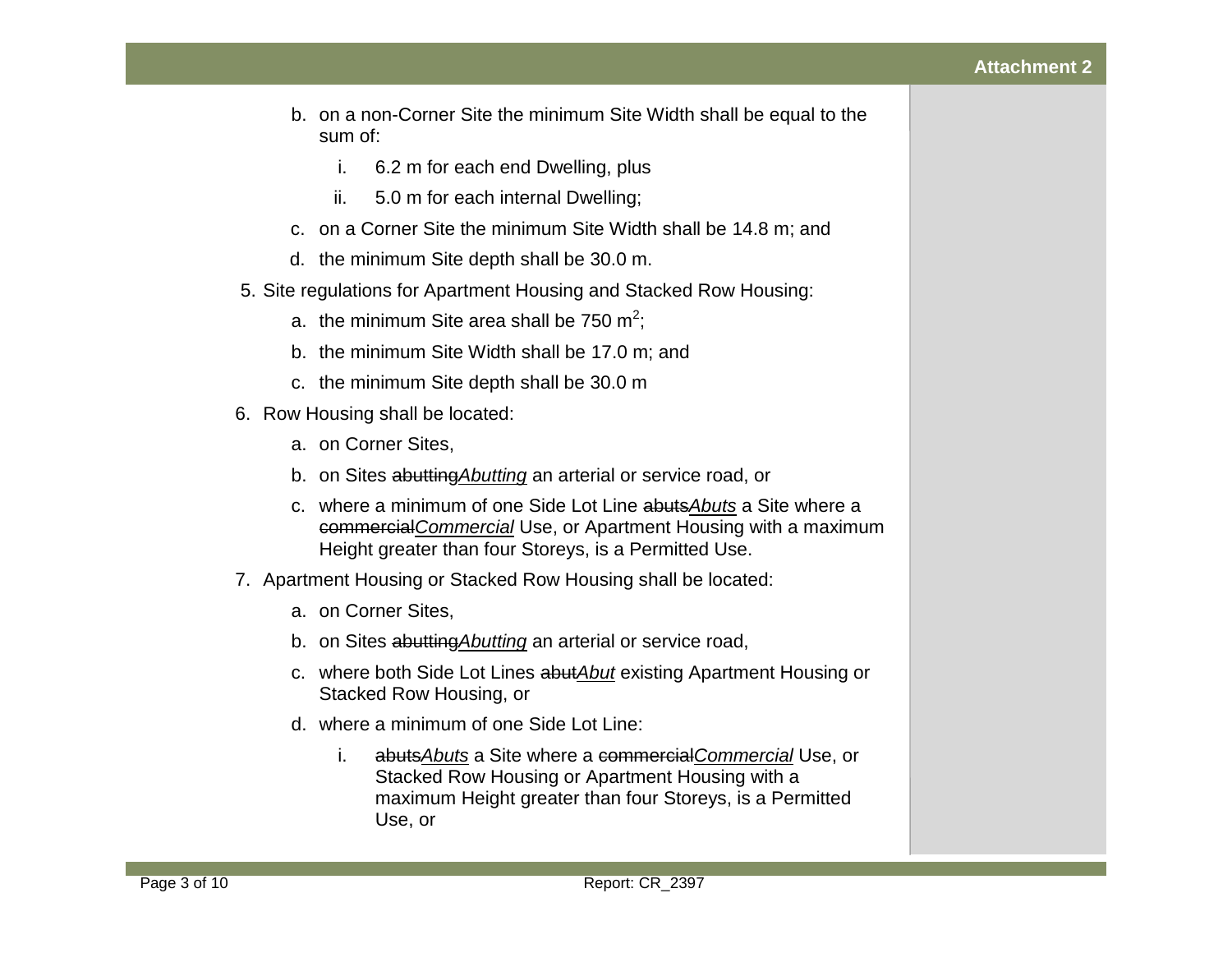- ii. is not separated by a public roadway, including a Lane, more than [10.0 m](javascript:void(0);) wide from a Site where a commercial*Commercial* Use, or Stacked Row Housing or Apartment Housing with a maximum Height greater than four Storeys, is a Permitted Use.
- 8. Garage Suites and Garden Suites shall comply with Section 87 of this Bylaw.
- 9. The maximum Height shall not exceed [10.0](javascript:void(0);) m, in accordance with Section 52.

|                                  |           |           |                           | <b>Total Site</b> |
|----------------------------------|-----------|-----------|---------------------------|-------------------|
|                                  | Principal | Accessory | <b>Principal building</b> |                   |
|                                  | Dwelling/ | building  | with attached             | Coverage          |
|                                  | building  |           | Garage                    |                   |
| a. Single Detached and           |           |           |                           |                   |
| Duplex Housing - Site            | 28%       | 12%       | 40%                       | 40%               |
| area 300 $m2$ or greater         |           |           |                           |                   |
| b. Single Detached and           |           |           |                           |                   |
| Duplex Housing - Site            | 28%       | 14%       | 42%                       | 42%               |
| area less than $300 \text{ m}^2$ |           |           |                           |                   |
| c. Semi-detached Housing -       |           |           |                           |                   |
| Site area 600 $m2$ or            | 28%       | 12%       | 40%                       | 40%               |
| greater                          |           |           |                           |                   |
| d. Semi-detached Housing -       |           |           |                           |                   |
| Site area less than 600 $m2$     | 28%       | 14%       | 42%                       | 42%               |
| e. Row Housing                   | 32%       | 17%       | 45%                       | 45%               |
| f. All other Uses                | 28%       | 12%       | 40%                       | 40%               |

10.Maximum Site Coverage shall be as follows:

- 11.The minimum Front Setback shall be [6.0](javascript:void(0);) m.
- 12.The minimum Rear Setback shall be [7.5](javascript:void(0);) m, except on a Corner Site, where a Dwelling with an attached Garage faces the flanking public roadway, it may be reduced to [4.5](javascript:void(0);) m.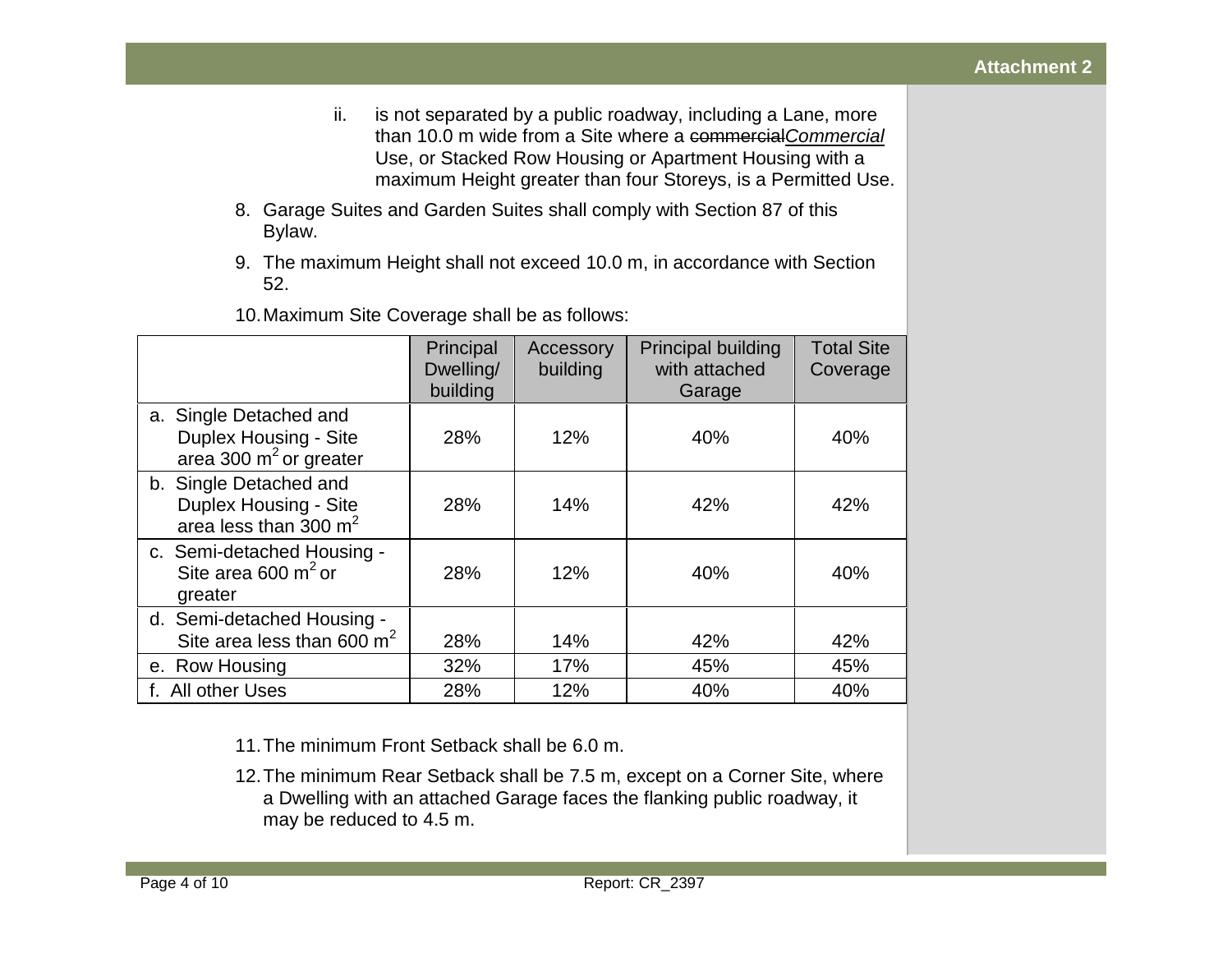#### **Section 140.4(13):**

13.Side Setbacks shall be established on the following basis:

- a. Side Setbacks shall total at least 20% of the Site Width to a maximum total of [6.0](javascript:void(0);) m, with a minimum Side Setback of [1.2](javascript:void(0);) m on each side;
- b. on a Corner Site where the building faces the Front Lot Line, the minimum Side Setback flanking the roadway shall be 20% of the Width of the Lot flanking the roadway, to a maximum of [4.5](javascript:void(0);) m*3.1m*;
- c. on a Corner Site where the building faces the flanking Side Lot Line, the minimum Side Setback *Abutting*abutting the flanking Side Lot Line shall be [4.5](javascript:void(0);) m *2.0 m. However, if a Dwelling has an attached Garage that faces the flanking Side Lot Line, the Side Setback from the flanking Side Lot Line to the Garage shall be a minimum of 4.5 m; and* If the Dwelling does not have an attached Garage also facing the flanking Side Lot Line, the minimum Side Setback; may be reduced to [3.0 m,](javascript:void(0);) in order to increase the Private Outdoor Amenity Area in the interior Side Yard; and
- d. on a Corner Site where Row Housing with a Site Area less than [700](javascript:void(0);)   $\overline{\text{m}^2}$  $\overline{\text{m}^2}$  $\overline{\text{m}^2}$ , Semi-detached Housing with a Site Area less than 600  $\overline{\text{m}^2}$ , or Single Detached Housing or Duplex Housing with a Site Area less than <u>[300 m](javascript:void(0);)<sup>2</sup> faces the flanking Side Lot Line, Site Setbacks shall be</u> a minimum of [1.2](javascript:void(0);) m for the interior Side Setback, and a minimum of [2.5 m](javascript:void(0);) for the flanking Side Setback. However, if a Dwelling has an attached Garage that faces the flanking Side Lot Line, the flanking Side Setback shall be a minimum of [4.5](javascript:void(0);) m.
- *d. on a Corner Site where the building faces the flanking Side Lot Line, Row Housing, Stacked Row Housing and Apartment Housing shall provide a minimum 3.0 m for the interior Side Setback.*
- 14.Separation Space shall be provided between two or more Dwellings or portions thereof on the same Site in accordance with Section 48 of this Bylaw, except that it shall not be required between a Garage Suite or a Garden Suite and the associated principal Dwelling on the same Site.

- Maximum proportional flanking Side Setback limited to 3.1 m when the building faces the Front Lot Line, to ensure Lots greater than 15.24 m (50 feet) have greater street presence

- Consultation supported increasing the interior Side Setback together with decreasing the flanking Side Setback

- 2.0 m flanking Side Setback when the building faces the flanking Side Lot Line, maintains sufficient Setback depth to allow projections, such as stairs and porches into a Setback and create soft edges between structures and the sidewalk

- 3.0 m interior Side Setback when the building faces the flanking Side Lot Line, provides additional Setback depth to install Landscaping, mitigates privacy issues and accommodate Amenity Area at grade

- Comparable Side Setbacks amendments for all Uses in RF3 ensures a consistent streetscape, encourages an urban feel, and manages common negative impacts on neighbouring properties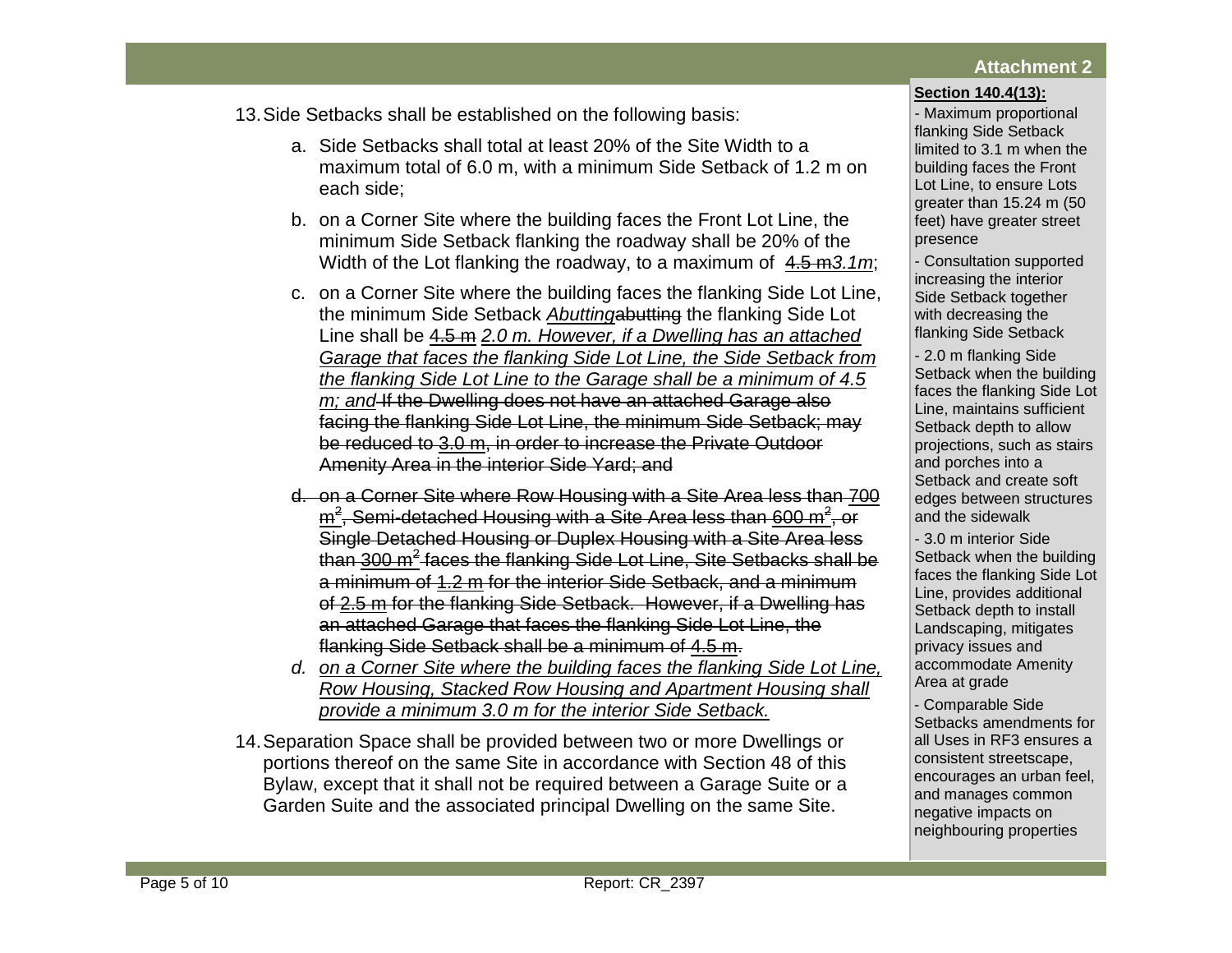## **Attachment 2**

#### **Section 140.4(16):**

- Greater flexibility to accommodate at grade Private Outdoor Amenity Area within prescribed Setbacks, Site size



- Proposed Private Outdoor Amenity Area size requirements align with public consultation feedback, requirements in other zones, requirements in other municipalities and amended Setbacks (see Section 140.4(13))

### **Section 140.4(17):**

- Stepback significantly alleviates issues of privacy and overlook into adjacent properties



- 15.Private Outdoor Amenity Area shall be provided on Site in accordance with Section 47 of this Bylaw.
- *16.Notwithstanding Section 47(4) and Section 47(5) of this Bylaw, on a Corner Site where Row Housing faces the flanking Side Lot Line, Private Outdoor Amenity Area shall be provided as follows:*
	- *a. a minimum of 15 m<sup>2</sup> per Dwelling at grade;*
	- *b. Private Outdoor Amenity Area may be provided in the Front Yard, provided that the Front Yard does not Abut an arterial road, and is Setback a minimum of 1.0 m from the Front Lot Line and flanking Side Lot Line. In this case, this area shall be defined either through a decorative fence, or through landscaped elements such as planters, hedges and hard and soft surface treatments; and*
	- *c. neither the width nor the length of any Private Outdoor Amenity Area shall be less than 3.0 m.*

*17.Rooftop terraces shall have:* 

- *a. a minimum Stepback of 1.0 m from any building Façade facing a public roadway, excluding a Lane;*
- *b. a minimum Stepback of 1.5 m from any building Façade facing a Rear Lot Line;*
- *c. where the Site Width is less than 10 m, a minimum Stepback of 1.0 m from a building Façade facing a Side Lot Line not adjacent to a public roadway; and*
- *d. where the Site Width is 10 m or greater, a minimum Stepback of 1.5 m from a building Façade facing a Side Lot Line not adjacent to a public roadway.*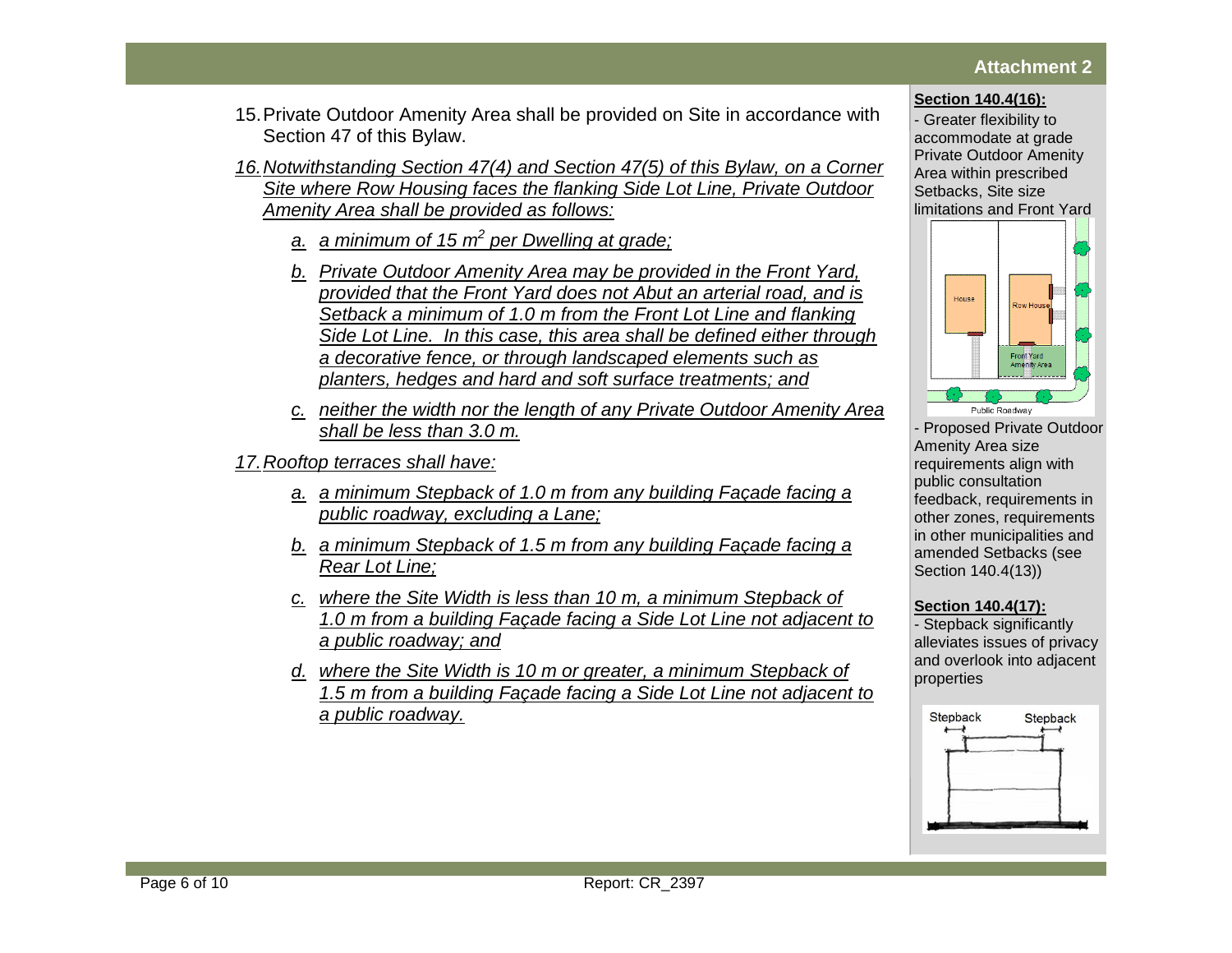- *18.Notwithstanding Section 44 of this Bylaw, on a Corner Site where Row Housing, Stacked Row Housing, or Apartment Housing face the flanking Side Lot Line, single Storey Platform Structures, verandas and porches may project into the flanking Side Setback a maximum of 1.5 m, provided a Tree Lined Boulevard is present along the roadway adjacent to the flanking Side Lot Line. Where eaves are designed as an integral part of a veranda or porch, eaves may project an additional 0.3 m into a required flanking Side Setback.*
- 19.Notwithstanding *In addition to* the Landscaping regulations of Section 55 of this Bylaw, where new development consists of replacement or infill within areas of existing housing, Landscaping shall be implemented as a component of such new development in order to:
	- *a.* replace vegetation removed during construction;
	- *b.* reinforce an established Landscaping context in the area.*;*
	- *c. soften edges and transitions between the street and the structure; and*
	- *d. for Row Housing, Stacked Row Housing and Apartment Housing screen the portion of the building facing an interior Side Lot Line.*

20.The maximum number of Dwellings per Site shall be as follows:

- a. a maximum of one Single Detached Dwelling per Site, and, where the provisions of this Bylaw are met, up to one Secondary Suite, Garage Suite, or Garden Suite;
- b. where Semi-detached Housing or Duplex Housing are allowed in this Zone, a maximum of two Dwellings per Site shall be allowed; and
- c. where Apartment Housing, Stacked Row Housing, or Row Housing are allowed in this Zone, a maximum of four Dwellings per Site shall be allowed.

### **Section 140.4(18)**

- Architectural features such as verandas soften edges, create a human scale, provide visual interest to the streetscape, and opportunities for socialization and amenity space

- 1.5 m affords 0.5 m buffer to property line to allow for installation of minor landscaping, retaining walls and reduces probability of encroachment onto road right-of-way

- Tree Lined Boulevard functions as a visual buffer and makes it possible to allow on-site redistribution of landscaping that would otherwise be accommodated in the flanking Side Setback

### **Section 140.4(19):**

- Intended to enhance appearance of structure from neighbouring property

- Ensure Row Housing is sensitive to existing development and provides deliberate design features to enhance opportunities for privacy protection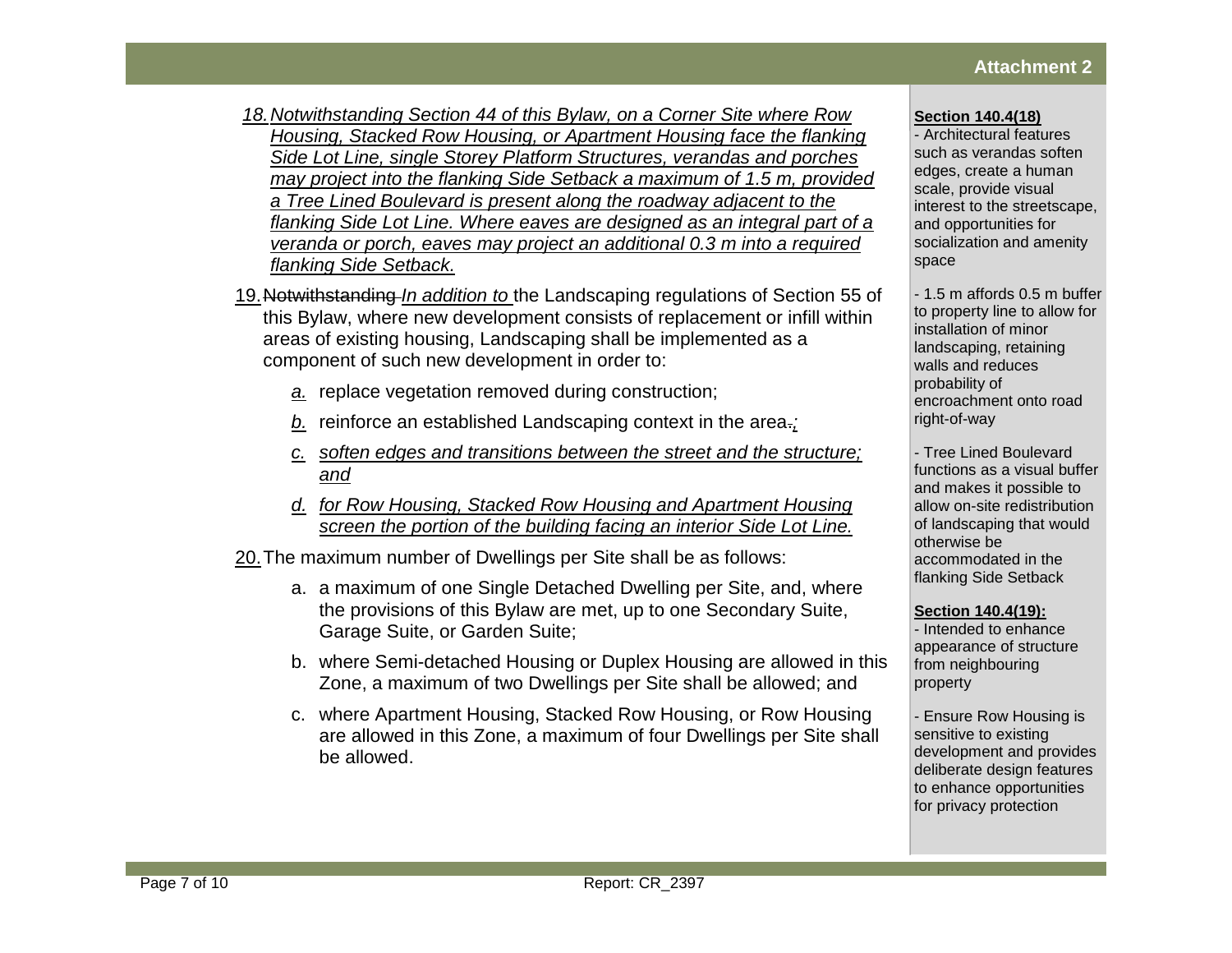- 21.Each Dwelling within Semi-detached Housing and Row Housing shall be individually defined *on all Fa*ç*ades* through a combination of architectural features that may include variations in the rooflines, *non-repetitive window spacing,* projection or recession of the *Façade*façade, porches or entrance features, building materials, *colour,* or other treatments.
- 22.On Corner Sites the *Façades*façades of a principal building *Abutting*abutting the Front Lot Line and flanking Side Lot Line shall use consistent building materials and architectural features, and shall include features such as windows, doors, or porches.
- *23.On Corner Sites, where Row Housing, Stacked Row Housing, and Apartment Housing face the flanking Side Lot Line, the Façade of the principal building facing the interior Side Lot Line shall include design techniques including, but not limited to, the use of varied roof lines, variations in building Setbacks and articulation of building Façades, in order to minimize the perception of massing, eliminate large uninterrupted expanses of wall and provide visual interest when the structure is viewed from an adjacent Lot.*
- 24.Each Dwelling that has direct access to Grade shall have an entrance door or entrance feature facing a public roadway, other than a Lane. On Corner Sites, the entrance door or entrance feature may face either the Front Lot Line or the flanking Side Lot Line. *However, Row Housing and Stacked Row Housing shall orient a minimum of one entrance door or entrance feature towards each adjacent public roadway, other than a Lane. Sliding patio doors shall not serve as the entrance door or entrance feature.*
- 25.Secondary Suites shall comply with Section 86 of this Bylaw.

#### **Section 147.4(23):**

- Consultation supported Executive Committee instruction to Administration to consider applying architectural treatment to the portion of the building facing the interior Side Yard.

#### **Section 140.4(24):**

- Ensures facades that face public roadways are animated and improves appearance of streetscape

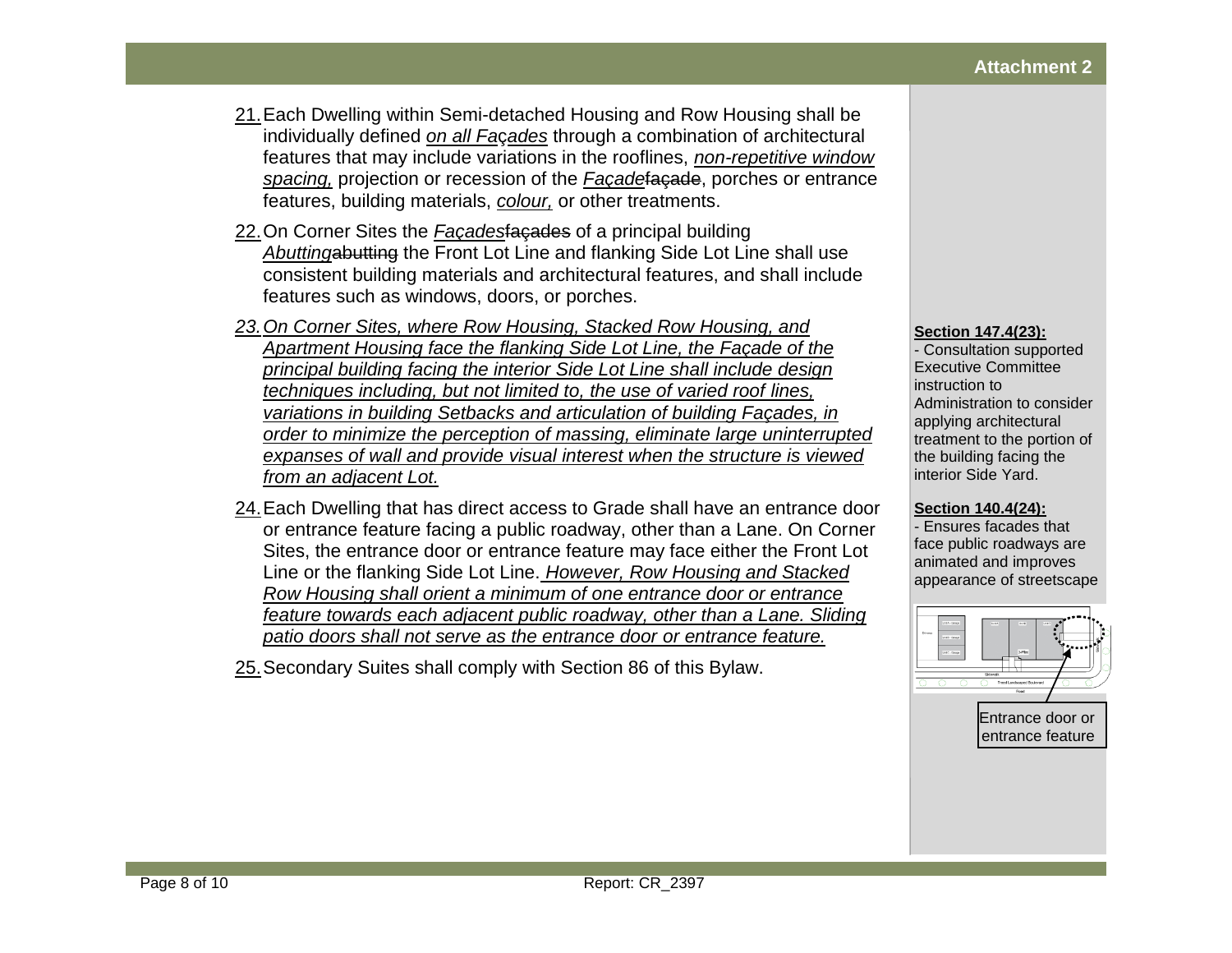26.For Lodging Houses, the following regulations shall apply:

- a. no more than four Sleeping Units may be developed, whether or not in combination with a Dwelling;
- b. the minimum Site area shall be [360](javascript:void(0);)  $m^2$  in all cases and the Site area shall be comprised of the aggregate of [200](javascript:void(0);)  $m^2$  for each Sleeping Unit, or for each of the Dwelling and each Sleeping Unit when they are in combination; and
- c. the Development Officer shall exercise discretion with respect to the number of Sleeping Units developed, having regard to the character and density of existing Residential Uses.
- 26.Fraternity and Sorority Housing shall only be located on a Site within the Garneau Area Redevelopment Plan area where lawfully existing at the effective date of Bylaw 6220.
- 27.Signs shall comply with the regulations of Schedule 59A of this Bylaw.

# *814 Mature Neighbourhood Overlay*

# **814.3 Development Regulations**

- 1. The Front Setback shall be consistent within [1.5 m](javascript:void(0);) of the Front Setback on Abutting Lots and with the general context of the blockface. However, the Front Setback shall not be less than [3.0](javascript:void(0);) m*, and on Corner Site, in the (RF3) Small Scale Infill Development Zone, where Row Housing, Stacked Row Housing or Apartment Housing face the flanking Side Lot Line, the maximum Front Setback shall be 6.0 m.* Separation Space and Privacy Zone shall be reduced to accommodate the Front Setback requirement where a Principal Living Room Window faces directly onto a local public roadway, other than a Lane.
- 2. Where the Site Width is less than [18.3](javascript:void(0);) m, the Side Setback requirements of the underlying Residential Zone shall apply.

## **Section 814.3(1):**

- To maintain an allowable building pocket that aligns with current Site Coverage allowances, in lieu of a narrower allowable building pocket (see Section 140.4(13)), the Front Setback or Rear Setback should be reduced or capped to compensate.

- Attachment 3 illustrates the current and proposed relationship between site coverage and setbacks.

- Public consultation indicated that reducing or capping the Front Setback would be preferred to a reduced or capped Rear Setback.

- A maximum 6.0 metre Front Setback threshold realigns the size of the allowable building pocket with current Site Coverage requirements.